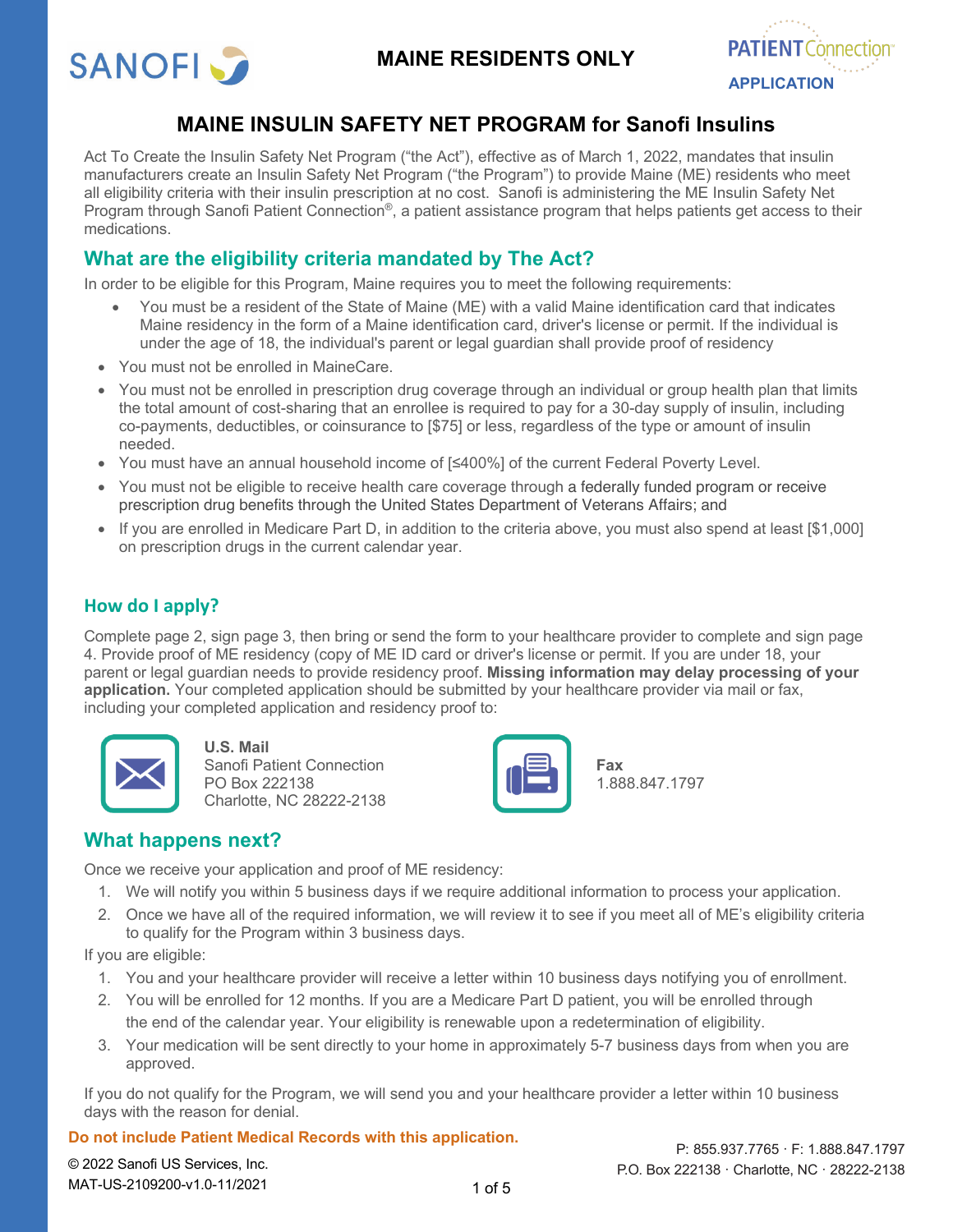

## **MAINE RESIDENTS ONLY**



## **1. PATIENT INFORMATION**

| <b>First Name</b>                                                                                                                                                                | Gender $\Box M$ $\Box F$ | Phone                          |              |  |
|----------------------------------------------------------------------------------------------------------------------------------------------------------------------------------|--------------------------|--------------------------------|--------------|--|
| MI                                                                                                                                                                               | DOB                      | Email Address                  |              |  |
| Last Name                                                                                                                                                                        | <b>SSN</b>               | Primary Language               |              |  |
| Address                                                                                                                                                                          |                          |                                |              |  |
| City                                                                                                                                                                             | ME<br><b>State</b>       | Zip Code                       |              |  |
| Household<br>$\Box$ 1 $\Box$ 2 $\Box$ 3 $\Box$ 4 $\Box$ 5 $\Box$ Other:<br><b>Size</b>                                                                                           |                          | Annual Household<br>Income     |              |  |
| I permit Sanofi Patient Connection to speak with the following person and/or organization about the information on<br>this application and the status of my application request. |                          |                                |              |  |
| <b>Patient Representative/Organization Name</b>                                                                                                                                  |                          | <b>Relationship to Patient</b> | <b>Phone</b> |  |
|                                                                                                                                                                                  |                          |                                |              |  |

| <b>2. PATIENT INSURANCE INFORMATION</b> |                      |                                |                        |                      |         |
|-----------------------------------------|----------------------|--------------------------------|------------------------|----------------------|---------|
| Insurance?                              | $\Box$ Yes $\Box$ No | If yes, is it Medicare Part D? |                        | $\Box$ Yes $\Box$ No |         |
| Primary Insurance                       |                      |                                | Secondary<br>Insurance |                      |         |
| Policy #                                |                      | Group #                        | Policy #               |                      | Group # |
| Policyholder<br>Name                    |                      |                                | Policyholder<br>Name   |                      |         |
| <b>DOB</b>                              |                      |                                | <b>DOB</b>             |                      |         |
| Insurance Phone                         |                      |                                | Insurance Phone        |                      |         |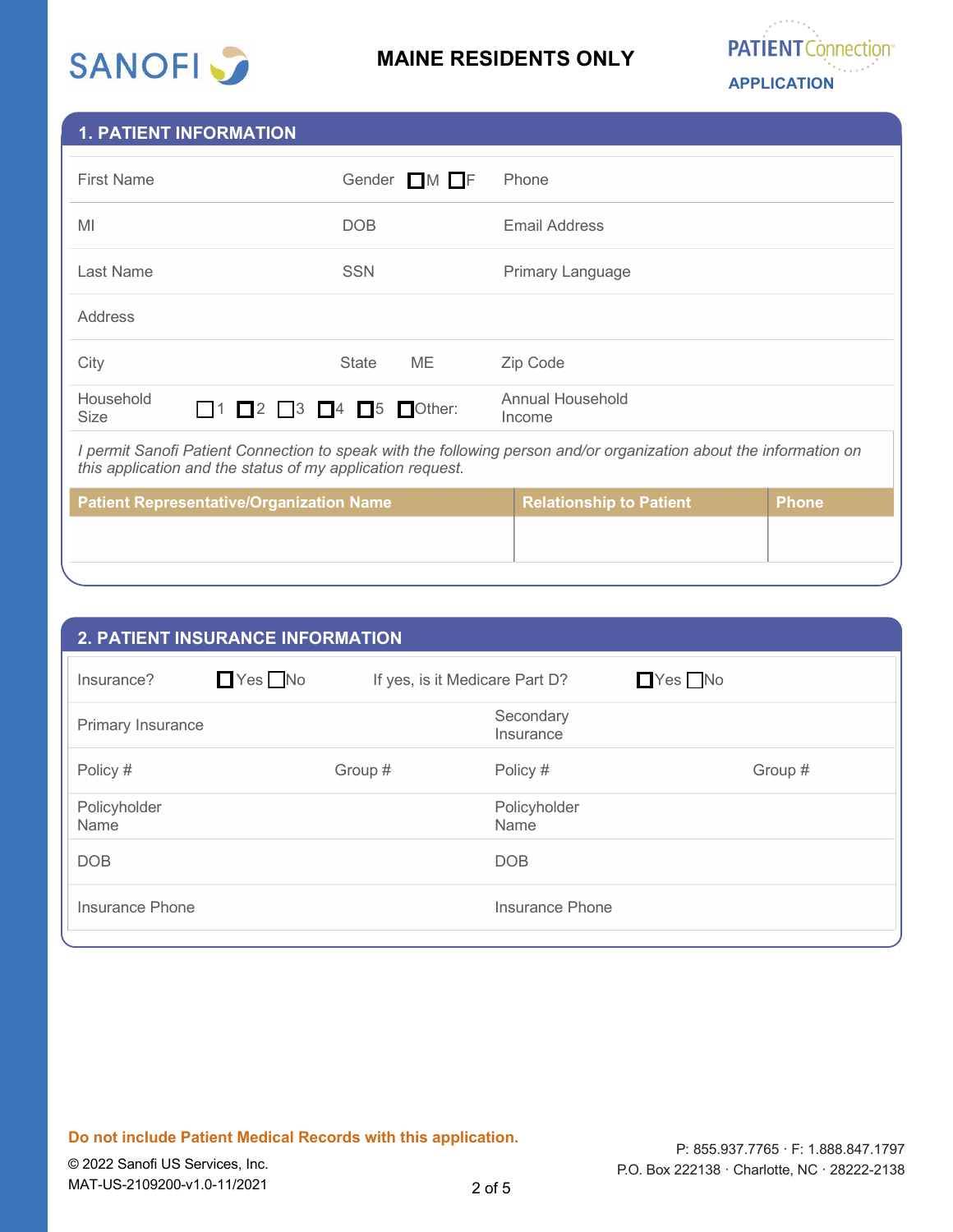

# **PATIENT Connect APPLICATION**

## **3. PATIENT AUTHORIZATION (REQUIRED)**

#### *Please read the following carefully, then date and sign where indicated below.*

**Income Verification:** Sanofi Patient Connection and its authorized third party agents will use my date of birth or social security number and/or additional demographic information as needed to access my credit information and information derived from public and other sources to estimate my income in conjunction with the eligibility determination process. As a soft credit inquiry, this option will not impact my credit score. Sanofi Patient Connection and its authorized third party agents reserve the right to ask for additional documents and information at any time.

I state that the information and documents provided in connection with this application are complete and accurate. I agree to immediately inform a Program representative and my Doctor/ Healthcare Provider if my income or insurance status changes during the course of my participation in this Program.

**HIPAA Consent:** I authorize my healthcare providers and staff; my health insurer, health plan or programs that provide me health benefits (together, "Health Insurers") to disclose to, Sanofi US, its affiliated companies (i.e. Sanofi Pasteur U.S. and Genzyme, a Sanofi Company), and authorized third party agents involved in administration of this Program, (collectively "Program Sponsor"), health information about me, including information related to my medical condition, treatment, health insurance coverage, claims, prescriptions and referral to and enrollment in this Program for purposes of determining my participation in, and administering, the Program, which may include contacting me as well as my Doctor/Healthcare Provider, office/hospital staff, insurer (public/private) or others. I understand a representative from Sanofi may contact me for follow-up on any adverse event I may report regarding a Sanofi product. I authorize and consent to release of identifiable information about me including medical, financial and insurance records and information as required for participation in the Program. I understand that identifiable information about me will be kept confidential and will not be further used or disclosed except to administer the Program, or as required by law. I understand that information I authorize to be disclosed may be re-disclosed and is no longer protected by Federal privacy regulations. I agree that this authorization is voluntary and that I may refuse to sign this authorization. Refusal to sign will not affect my ability to obtain treatment but I will not be able to participate in this Program. Unless revoked, this authorization shall remain in effect throughout my participation in the Program, including subsequent reapplication as required. I may withdraw this authorization at any time by written notification to my Doctor/Healthcare Provider; however, withdrawal of authorization will terminate my participation in this Program and will not affect information already disclosed under this Authorization.

I understand that it is my responsibility to follow-up with my prescriber or the Program to make sure that my re-orders, as appropriate, are requested in a timely manner by my Provider so I do not run out of medication. I understand that Sanofi US reserves the right at any time and without notice to modify or change eligibility criteria or discontinue this Program.

**Patient Authorization (REQUIRED)** By signing below, I acknowledge that I have read and agree to the Patient Authorization to Use and Disclose Health Information above.

#### **Patient/Representative Signature (REQUIRED)**

**Printed Name Date Date Date Date Date Date Date** 

## **4. PATIENT CONSENT**

*Please read the following carefully, then date and sign where indicated below.*

I authorize the Program to contact me by mail, telephone, or e-mail, with information about the Program, disease state and products, promotions, services, and research studies, and to ask my opinion about such information and topics, including market research and disease-related surveys. I further authorize the Program to de-identify my health information and use it in performing research, including linkage with other de-identified information the Program receives from other sources, education, business analytics, marketing studies, or for other commercial purposes. I understand that members of the Program may share identifiable health information with one another in order to de-identify it for these purposes and as needed to perform the Services or to send the communications listed above (the "Communications"). I understand and agree that the Program may use my health information for these purposes and may share my health information with my doctors, specialty pharmacies, and insurers. I understand that I may be contacted by the Program in the event that I report an adverse event. I understand that a representative from Sanofi may contact me for follow-up if I report an adverse event associated with a Sanofi product.

I understand that I do not have to opt in to receive the Communications, and that I can still receive patient assistance through the Program, as prescribed by my physician. I may opt out of receiving Communications offered by the Program, at any time by notifying a Program representative by telephone at 1-800-633-1610 or by mailing a letter to Sanofi US Customer Services, P.O. Box 5925 Mailstop 55A-220A5, Bridgewater, NJ 08807- 5925. I also understand that the Services may be revised, changed, or terminated at any time.

| By signing below, I acknowledge that I have read and agree to the Patient Consent above. |  |  |
|------------------------------------------------------------------------------------------|--|--|
| <b>Patient/Representative Signature (REQUIRED)</b>                                       |  |  |
|                                                                                          |  |  |
| <b>Date</b>                                                                              |  |  |
|                                                                                          |  |  |
|                                                                                          |  |  |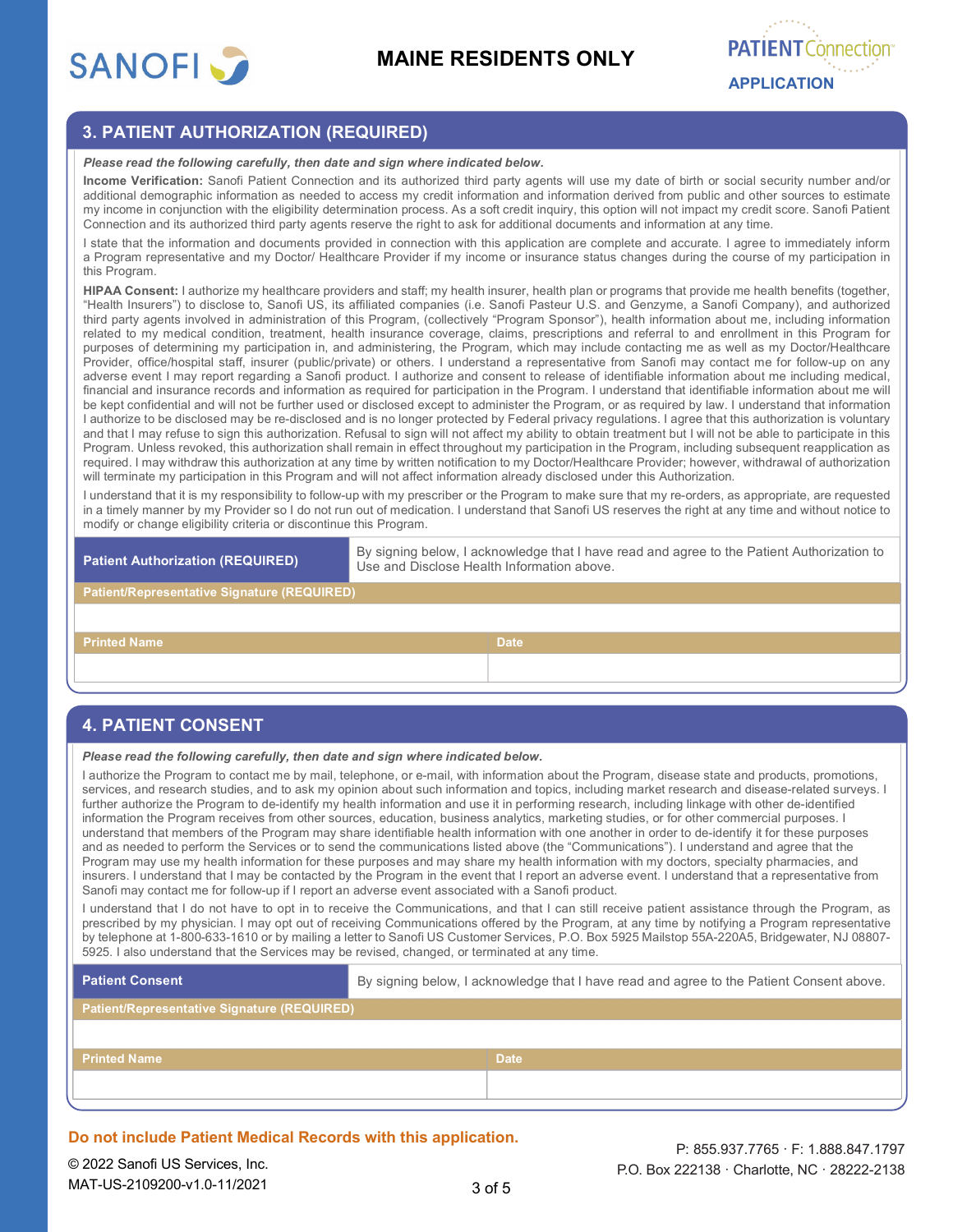

## **MAINE RESIDENTS ONLY**



## **5. TO BE COMPLETED BY THE HEALTHCARE PROVIDER (HCP)**

## **Please check all that apply**

 **Patient Assistance**  No cost medication Program, prescriber and patient signature required. Check this box if patient does not have insurance coverage.

 **Benefits Verification (BV) and Patient Assistance** Insurance coverage research and no cost medication Program, prescriber and patient signature required. Check this box if patient has insurance coverage.

## **6. TREATMENT AND PRESCRIBING INFORMATION**

| <b>Patient Name</b>                       | <b>DOB</b>                                |
|-------------------------------------------|-------------------------------------------|
| <b>Concurrent Medications</b>             | <b>Allergies</b>                          |
| <b>Medication #1</b>                      | <b>Medication #2</b>                      |
| <b>ICD-10 Code</b>                        | <b>ICD-10 Code</b>                        |
| $\Box$ Vials<br>$\Box$ Pens<br>$\Box$ N/A | $\Box$ N/A<br>$\Box$ Pens<br><b>Vials</b> |
| Dosage                                    | Dosage                                    |
| $Sig$ (e.g., $QD$ )                       | $Sig$ (e.g., $QD$ )                       |
| Days' Supply                              | Days' Supply                              |
| As needed refills for 1 year              | As needed refills for 1 year              |
| $-1$                                      |                                           |

**If required by applicable state-specific law, please attach copies of prescriptions on official state prescription forms.**

## **7. PRESCRIBER INFORMATION**

| <b>Prescriber Name</b>              |                    |                   | State Where Licensed |
|-------------------------------------|--------------------|-------------------|----------------------|
| License #                           | NPI#               | Tax ID $#$        | DEA#                 |
| <b>Facility Name</b>                |                    |                   |                      |
| Facility Address*                   |                    |                   |                      |
| City                                | <b>State</b>       |                   | Zip Code             |
| <b>Collaborating Physician Name</b> |                    |                   |                      |
| <b>Office Contact Name</b>          |                    | <b>Title/Role</b> |                      |
| <b>Primary Phone</b>                | <b>Primary Fax</b> |                   | <b>Primary Email</b> |

*I certify that the information provided is current, complete, and accurate to the best of my knowledge. I certify that the Sanofi product is medically necessary*  for this patient and that I am authorized under State law to prescribe and dispense the requested medication. I certify that I have obtained from my patient *all required written authorization for the release of my patient's personal identification, medical and insurance information to Sanofi US and their agents and representatives. I understand that any information provided is for the sole use of the Program to verify my patient's insurance coverage, to assess, if applicable, patient's eligibility for participation in the Program and to otherwise administer the Program and related services. I understand that I am under no obligation to prescribe any Sanofi product and that I have not received, nor will I receive, any benefit from Sanofi or their agents or representatives for prescribing a Sanofi product. The facility address noted above in Section 8 is my office or hospital address. My signature certifies that any prescription products received from this Program will be used for the above-named patient only and will not be resold nor offered for sale, trade or barter and will not be returned for credit, nor will payment be sought from any payer, patient or other source for product received from the Program.*

**Prescriber Signature (REQUIRED – no stamps)**

| <b>Printed Name</b> | <b>Date</b> |
|---------------------|-------------|
|                     |             |